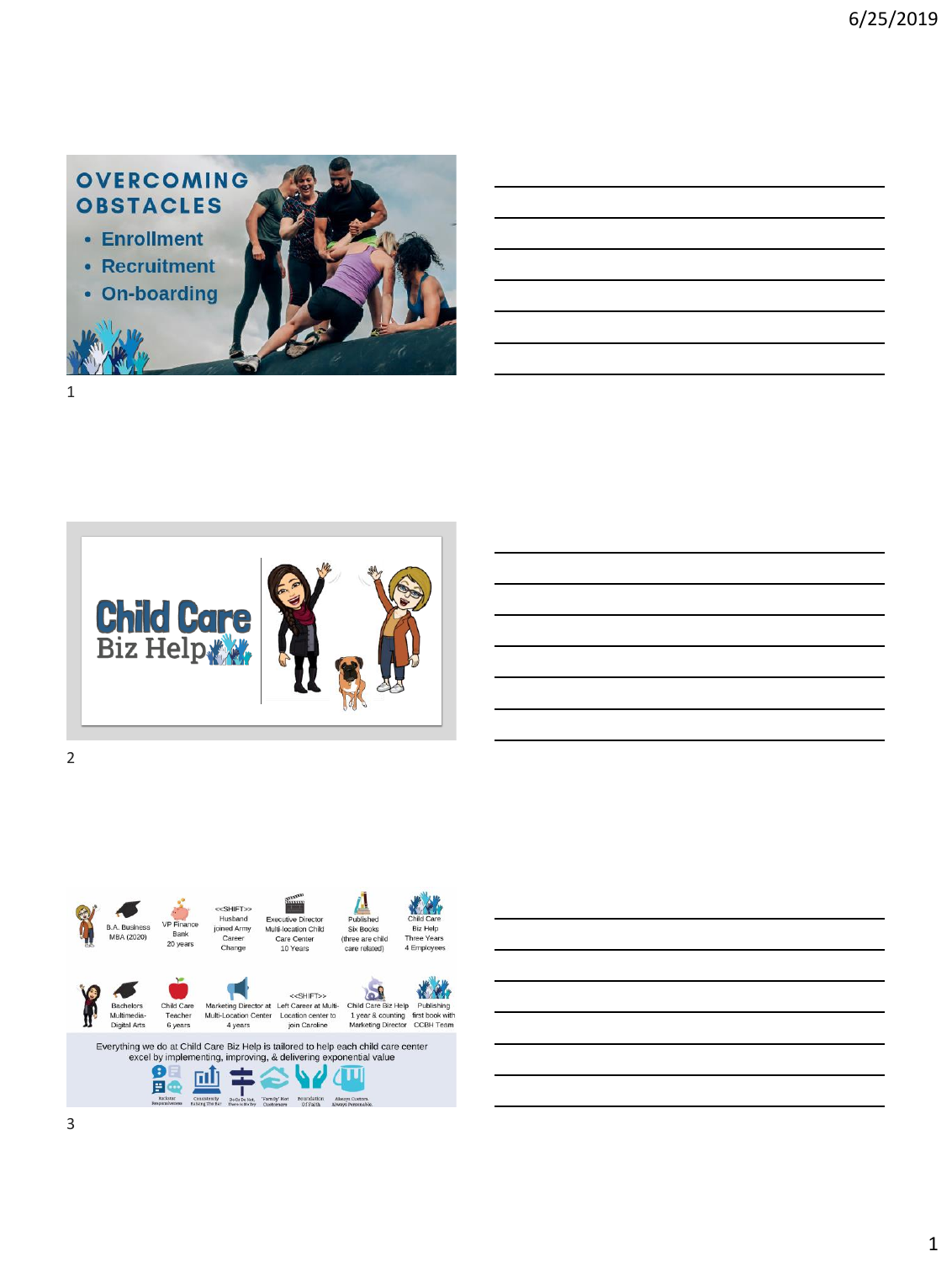

### **MISSION**

- Common struggles
- Affects of those
- struggles • Protect your fortune





# **POLL #1**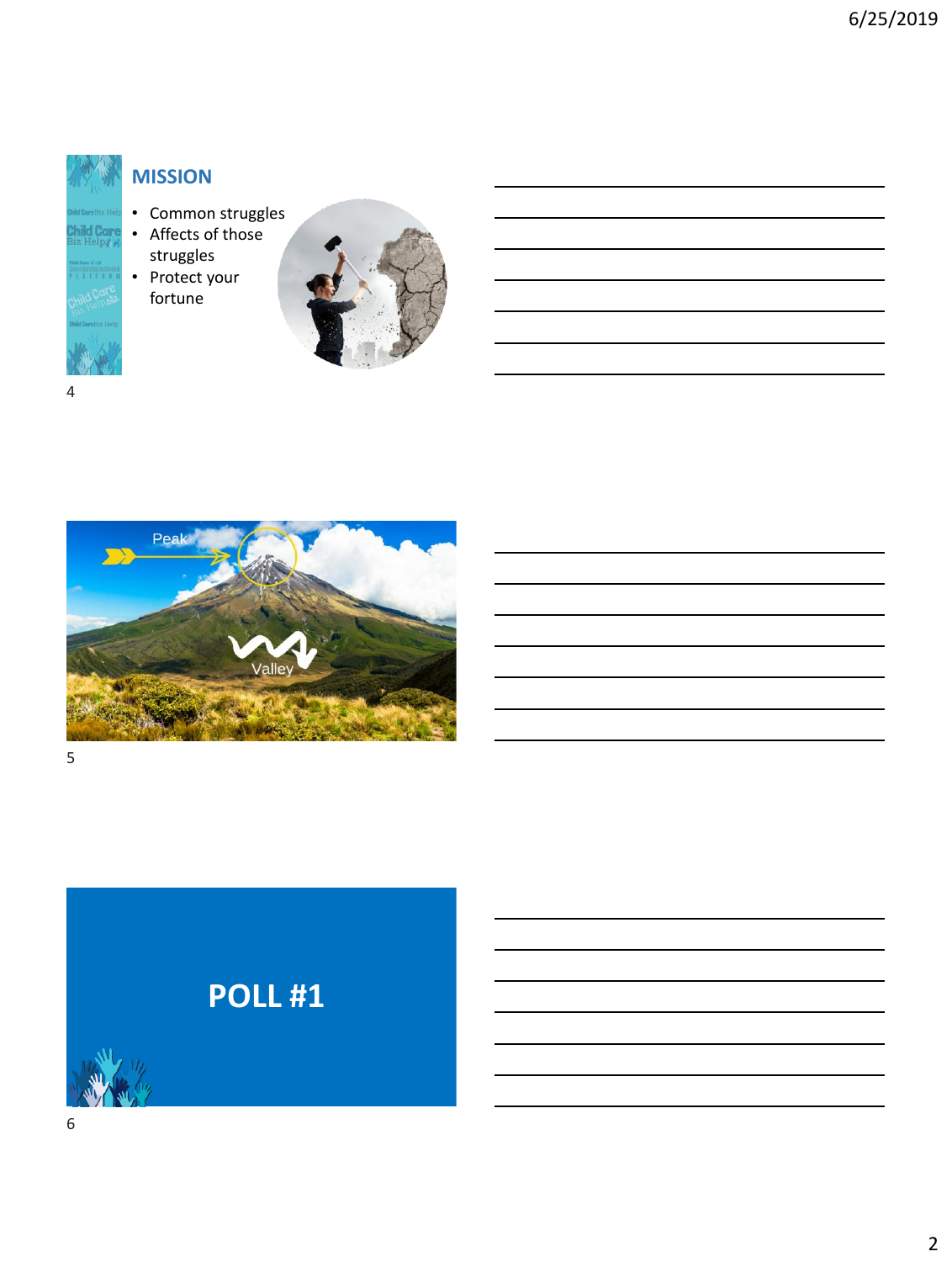

### **EARLY EDUCATOR PAIN POINTS**

• Time **(Struggles)**

**Resources** 

• Expertise





#### **TIME**

- Lack of time
- Ineffective time management
- Spread too thin
- Archaic processes and systems
- Constant disruptions

# 8

#### **TIME**

**66The average American spends 90,000** 

hours at work over their lifetime.<sup>99</sup>

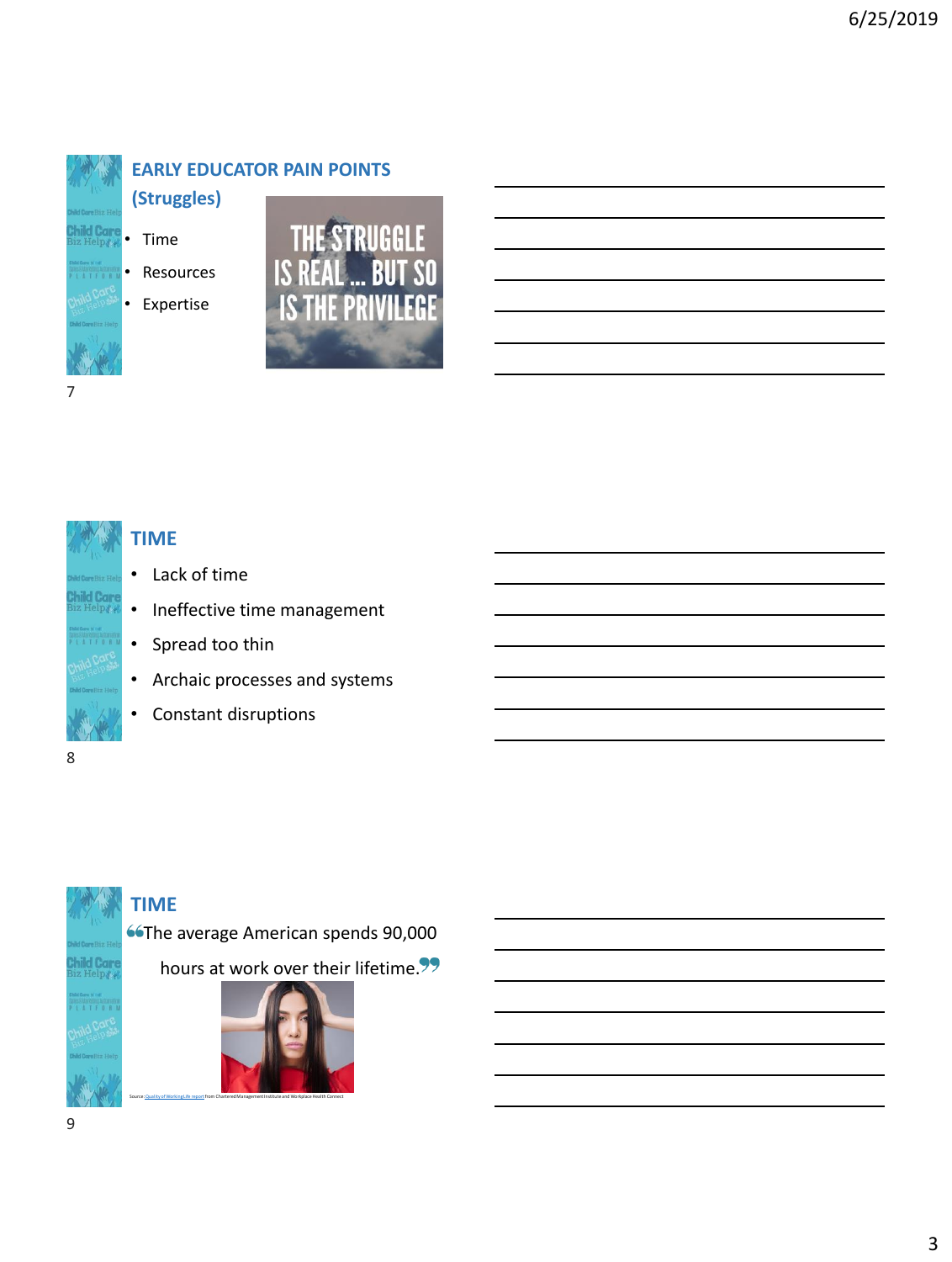# **TIME**

 $\left| \rule{0pt}{13pt} ^{\text{66}}$ Once an hour has slipped by, you can't

make it up. Unless you sacrifice

something else.<sup>99</sup>



10



#### • People **RESOURCES**

- Tools/Equipment
- Processes/Systems

11



#### **RESOURCES**

Source: Change Management Solutions

**Consequate staffing levels were cited** as the primary workplace stressor by 53% of surveyed employees.<sup>99</sup>

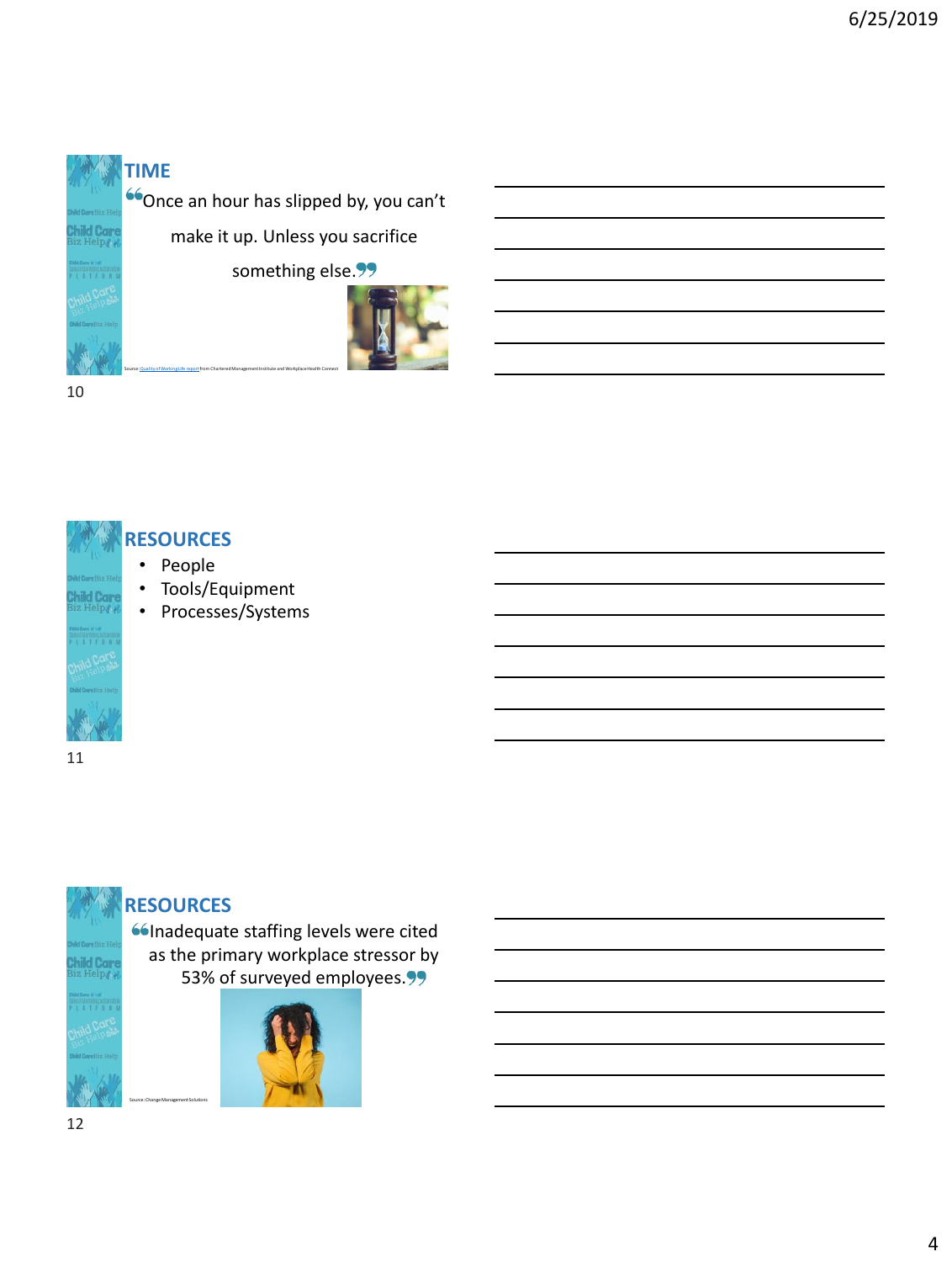



#### **EXPERTISE**

• Teams credentials • Talents of team

develop

• Desire to continuously grow and

Almost three quarters (72.8%) of employers are having a difficult time finding skilled candidates and 45% of employers are concerned about finding employees with the necessary talents. 99

14

### **EXPERTISE**

Source: [Korn Ferry Institute](https://dsqapj1lakrkc.cloudfront.net/media/sidebar_downloads/FOWTalentCrunchFinal_Spring2018.pdf)

By 2030, the global talent shortage could reach 85.2 million people—costing companies trillions of dollars in lost economic opportunity.<sup>99</sup>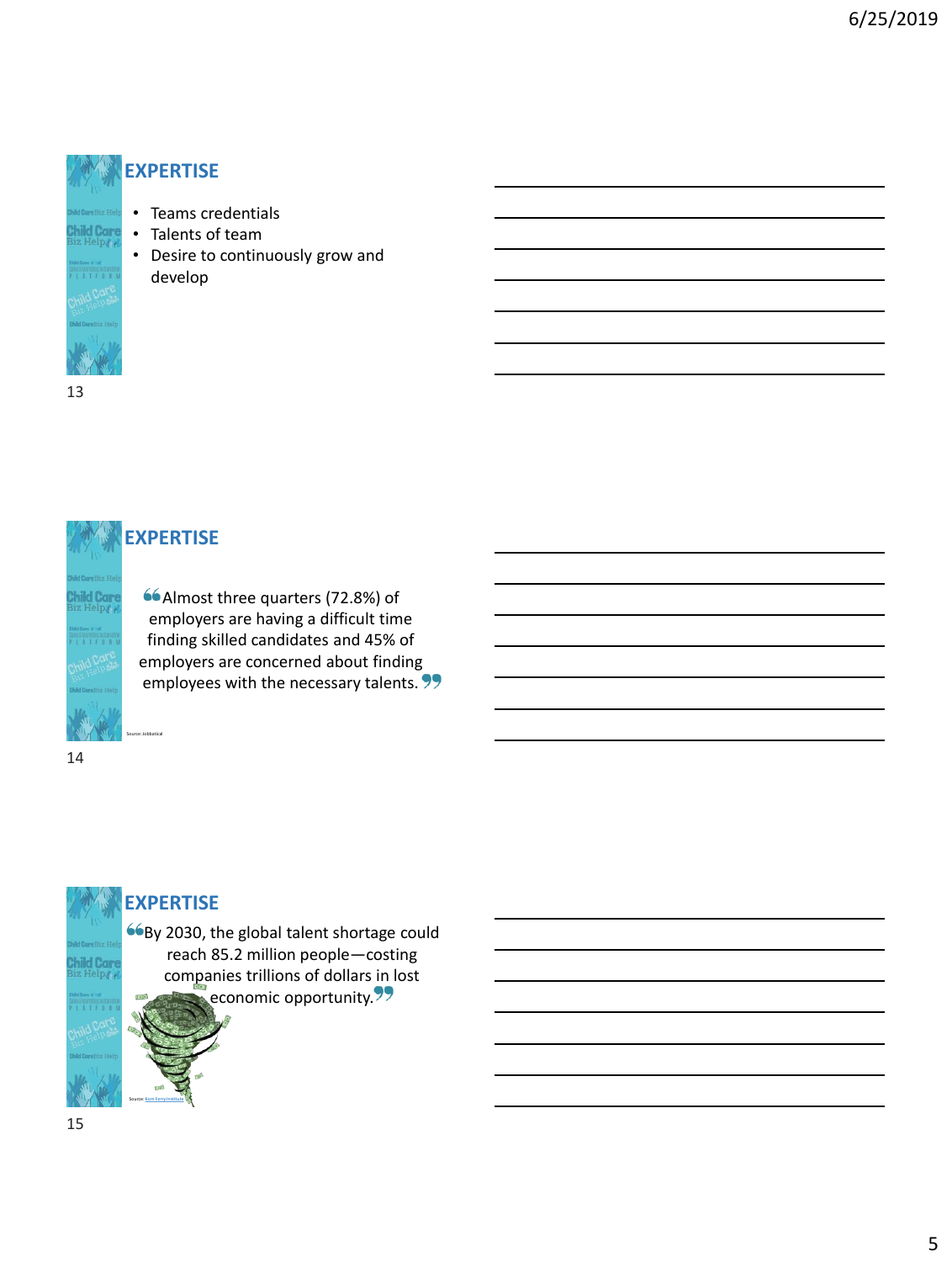

### **IMPACT OF OUR PAIN POINTS**

- **Enrollment**
- **Recruitment**

• Onboarding



**POLL #2**



17

# **TIMES IMPACT ON ENROLLMENT**  • Getting new leads • Following up with leads

• Managing our waitlist

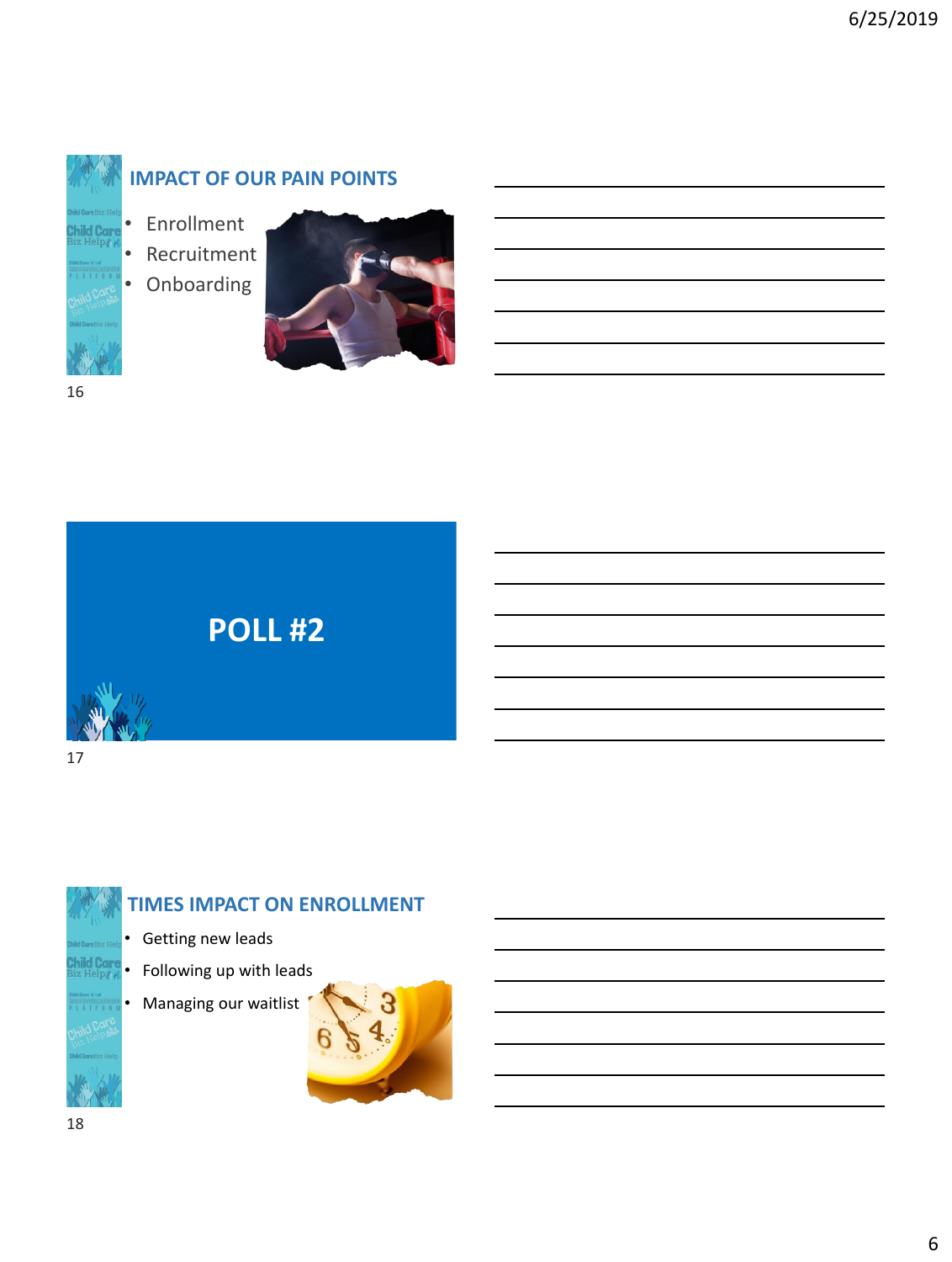



#### **RESOURCES IMPACT ENROLLMENT**

- Expense of technology
- The people needed to effectively sell our centers
	- Revenue lost





#### **EXPERTISE IMPACT ON ENROLLMENT**

- Collecting and CLOSING leads
- Technology is hard to learn
- Creating beautiful, engaging emails and content
- Different ways to automate the enrollment process



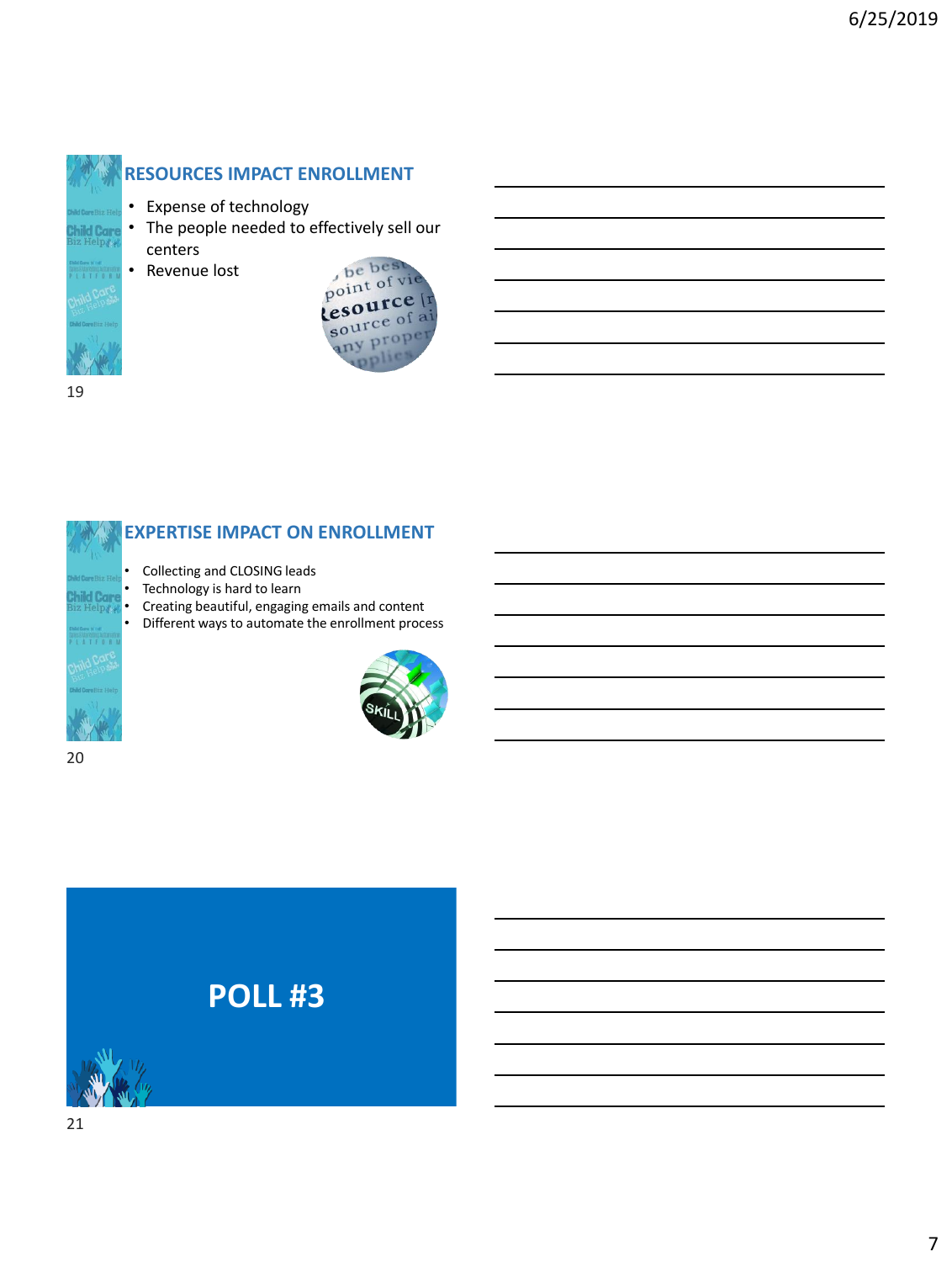



#### **RESOURCES IMPACT ON RECRUITMENT**

- Financially expensive of recruitment programs
- People to manage the recruitment process<br>• Incentives, benefits, perks
- Incentives, benefits, perks

recruitment process



23

### **EXPERTISE IMPACT ON RECRUITMENT**

- Hiring qualified people
- Overcoming hiring challenges
- Stand out from the competition
- Target different candidates • Skill to use different
	- recruiting channels

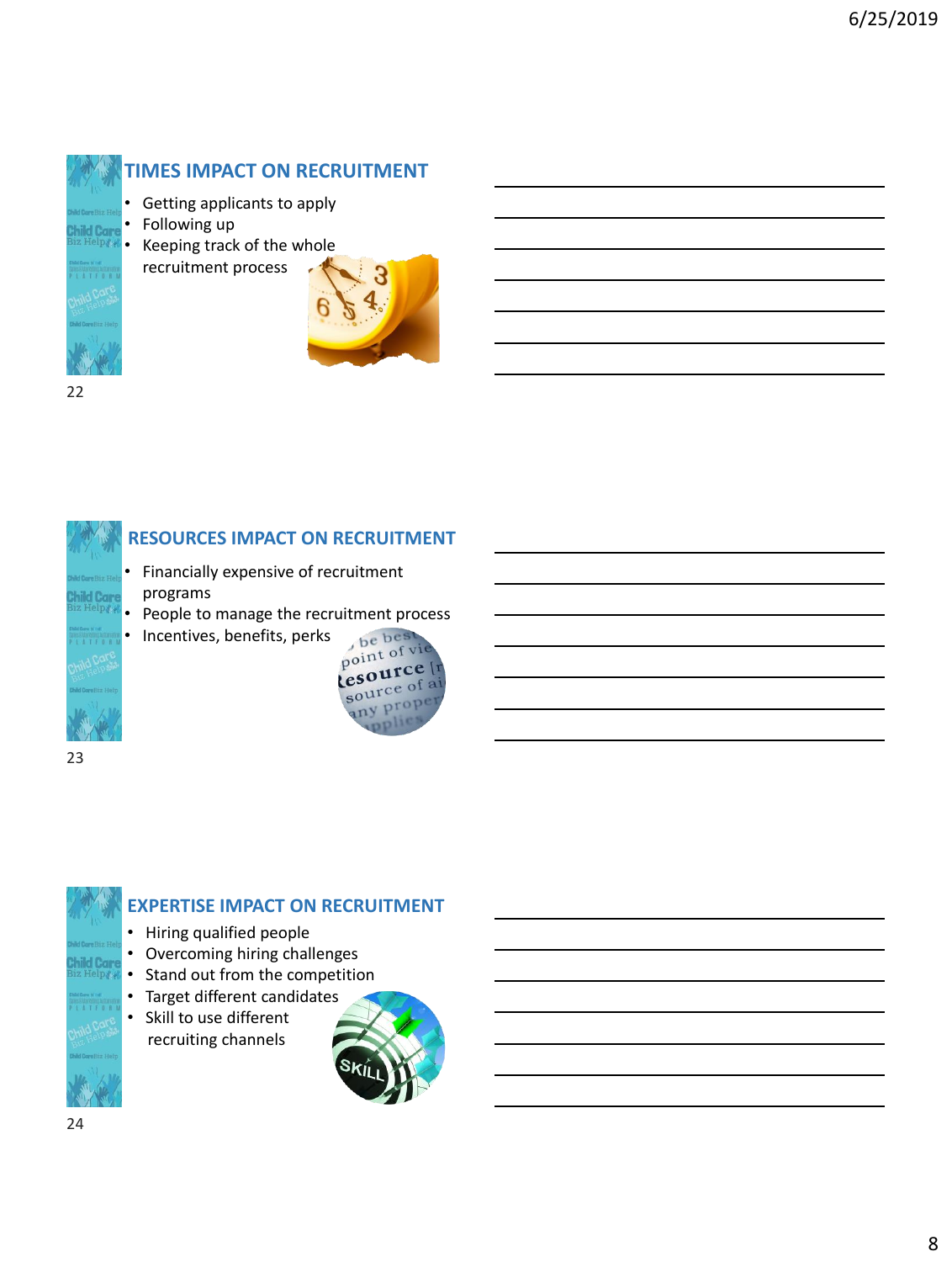# **POLL #4**

25



#### **TIMES IMPACT ON ONBOARDING**

- Designating the right amount of time for each new hire
- Trainers time to mentor, coach and onboard
- Organizing & remaining relevant



26

# **RESOURCES IMPACT ON ONBOARDING**

- Wages to spend on training
- Cost of having a quality training program
- Training outside of the classroom

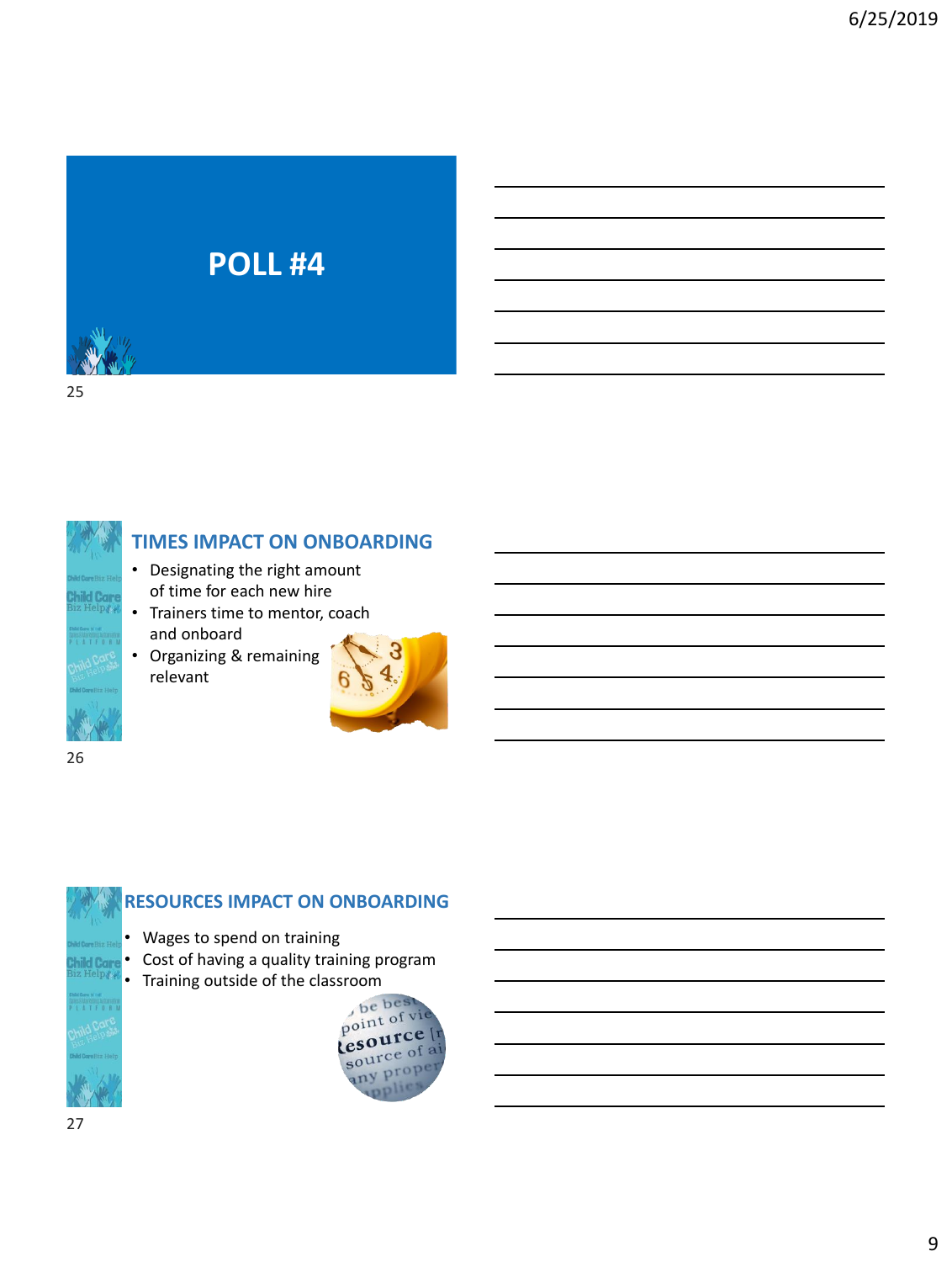

**EXPERTISE IMPACT ON ONBOARDING**

- Understanding the needs of your new hires
- Knowing how to set your employees up for success
- Remembering what to train on



28



#### **SOLUTIONS TO OUR PAIN POINTS**

- 1. Have a defined proven process
- 2. Be creative
- 3. Train everyone on your team
- 4. Measure the effectiveness & adjust
- 5. Celebrate wins

#### **DEFINED PROVEN PROCESS**

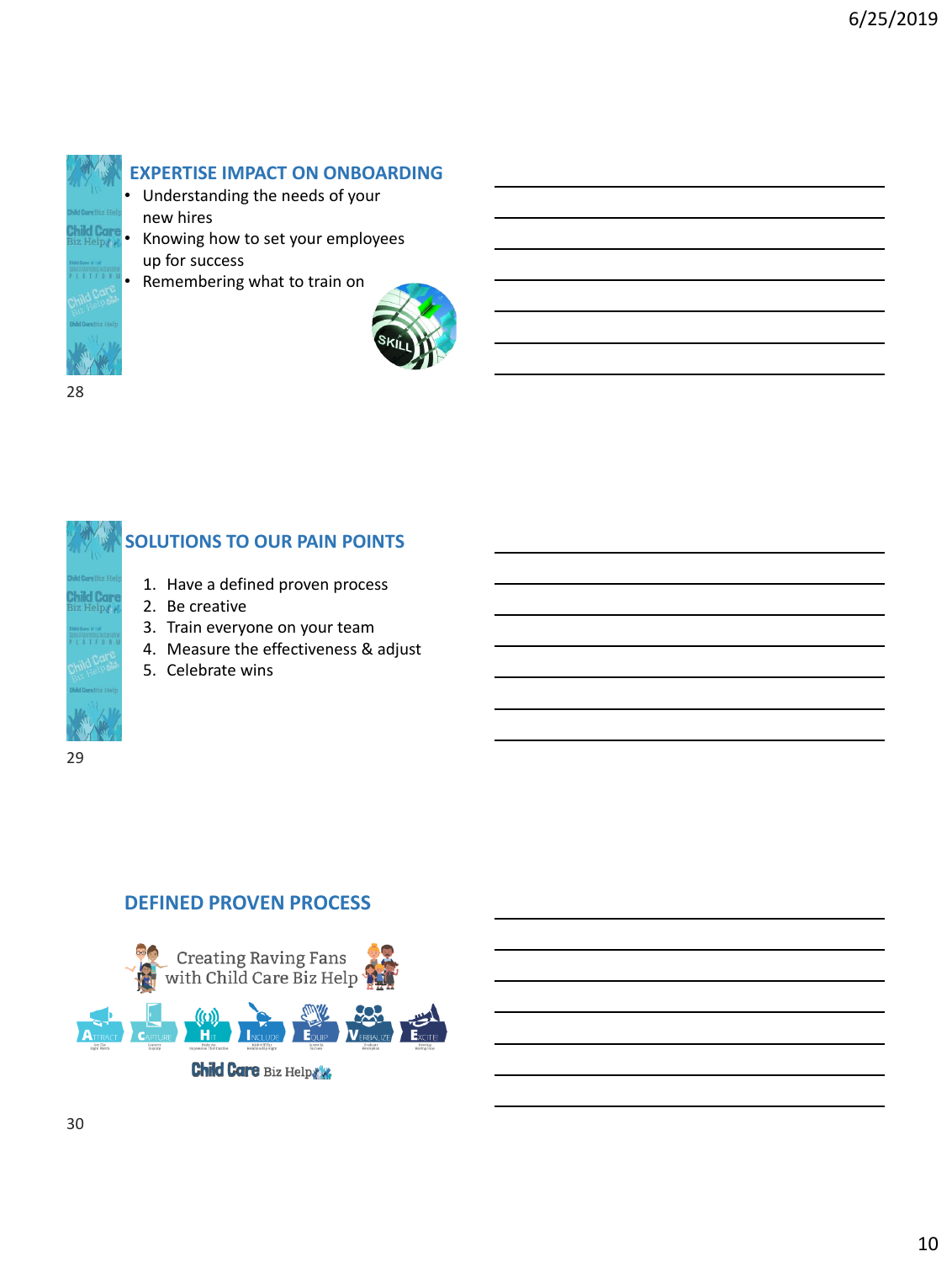

#### **ACHIEVE RAVING FANS**

**Attract**- Get the right match to enroll or apply **Capture** - Convert matches that show interest **Hit** - "Be a hit!" Make an impression that dazzles **Include** - Kick off the relationship right from the start

**Equip** - Continuously Invest in the relationship **Verbalize** - Evaluate how they perceive their experience to be

**Excite** - The ultimate mission is to turn everyone into a raving fan for ongoing referrals

31



#### **BE CREATIVE**

- Creativity makes you happy and your employees happy
- Happy employees are more productive
	- Gives sense of purpose
- Lowers stress & anxiety
- We have to be different!



32

## **TRAIN EVERYONE**

- Everyone should be trained on the proven process
- Train on culture
- Consistency limits rework and mistakes
- Be intentional with your investment in continuous improvement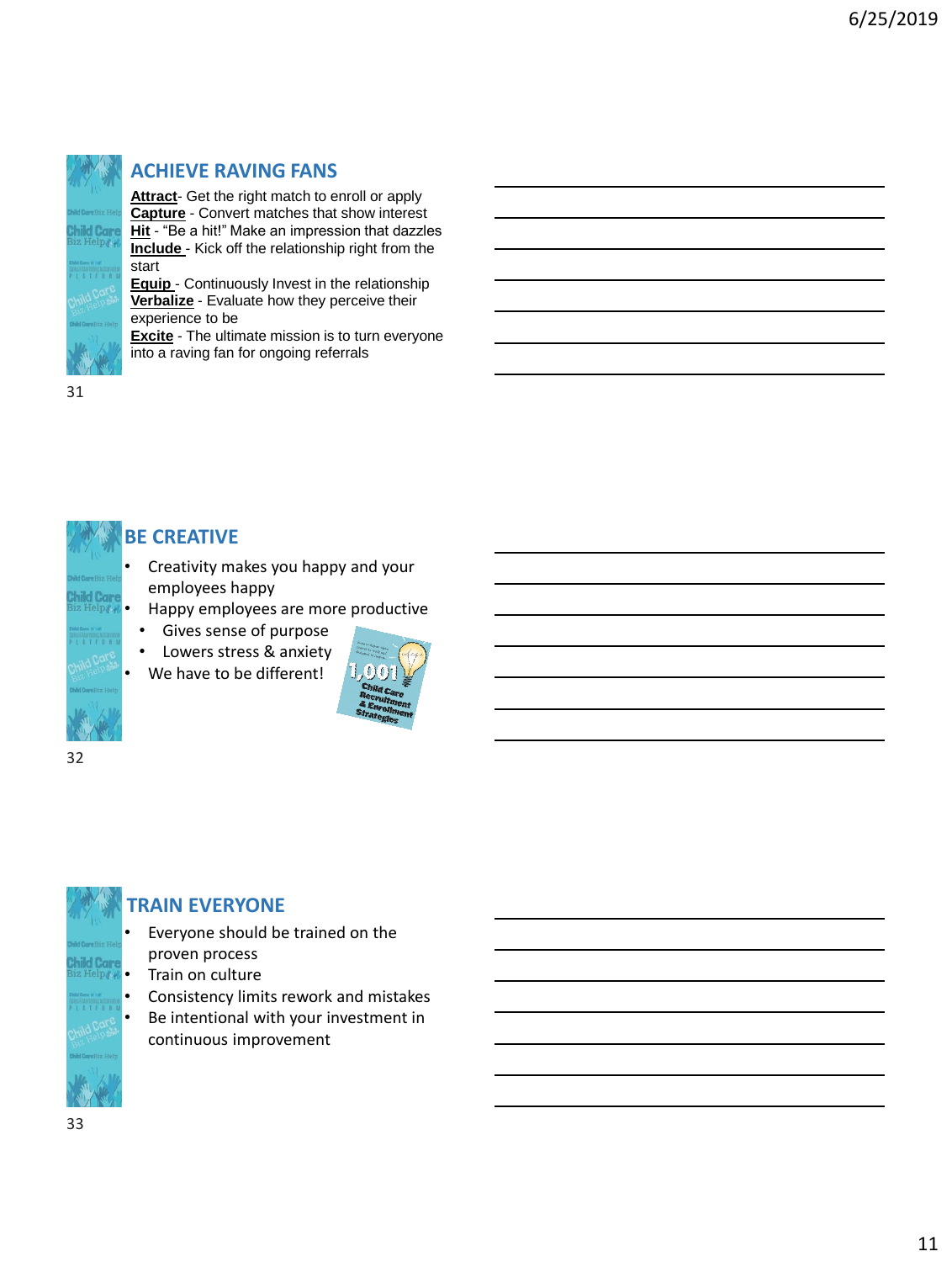

#### **MEASURE EFFECTIVENESS &**



• Start

• Stay

• Shift



34





#### **HELLO INNOVATION**

- Money saved
- Profits earned
- Differentiator
- Accountability

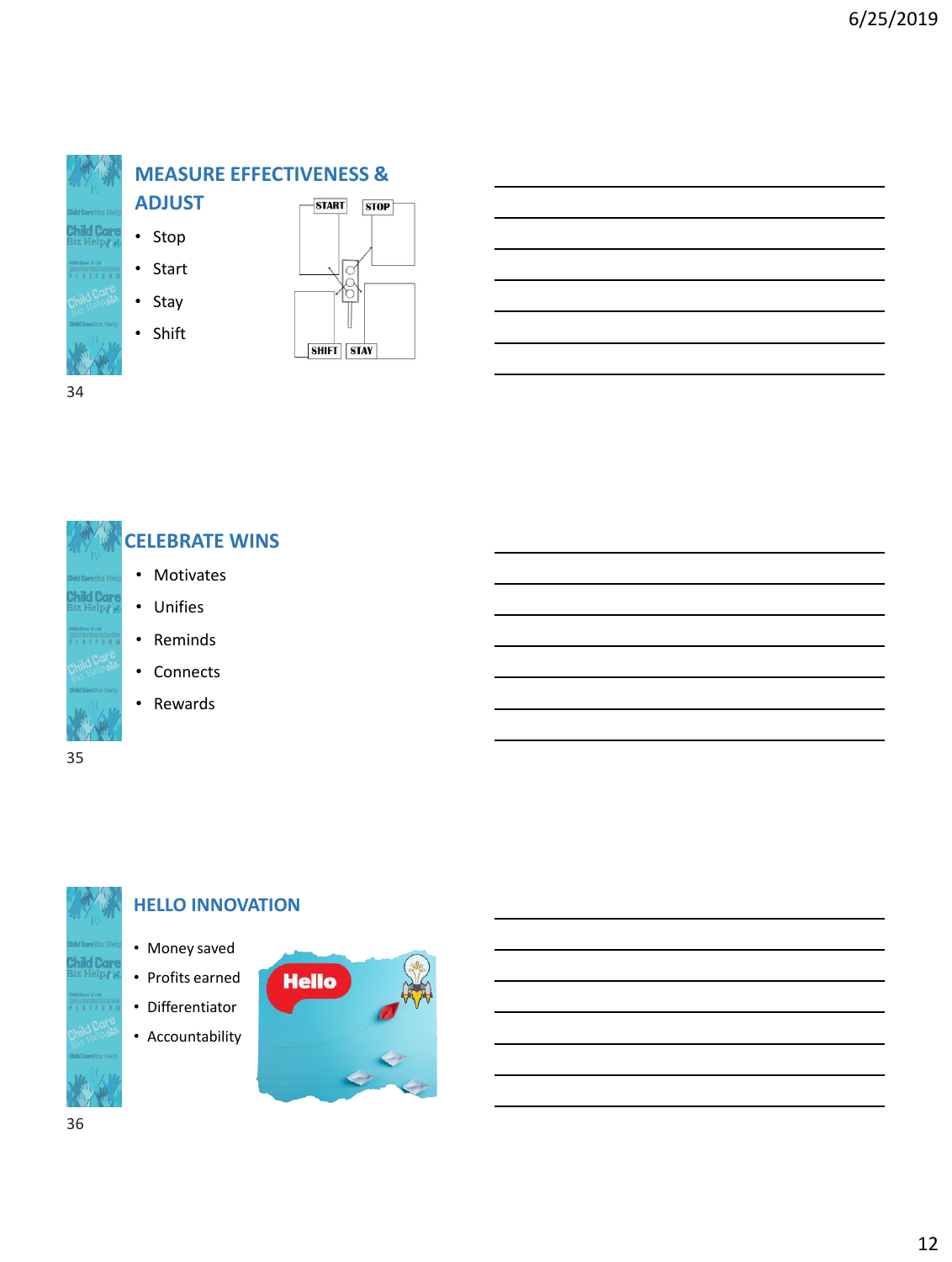





#### **TYPES OF INNOVATION**

• CRM (Customer Relationship Management – contact management) • Email programs (Drip campaigns/Behavior based emails)

• Child Care Management (Child tracking and billing management)

- Electronic Daily Sheets (Digital snapshot of a child's day)<br>• Ophoarding Programs (Accountability/training reminders)
- Onboarding Programs (Accountability/training reminders) Basecamp (Task Manager)

#### • Slack

• Canva / Snappa

#### • Video

Social media schedulers

#### Websites / Landing Pages

#### • Pixels (Cookies)

SEO, Online Directories Google & campaign analytics





#### **PROTECT YOUR FORTUNE**

- Stop missing out on opportunities
- Find revenue don't lose it
- Attract employees instead of recruiting them
- Close the back door for retention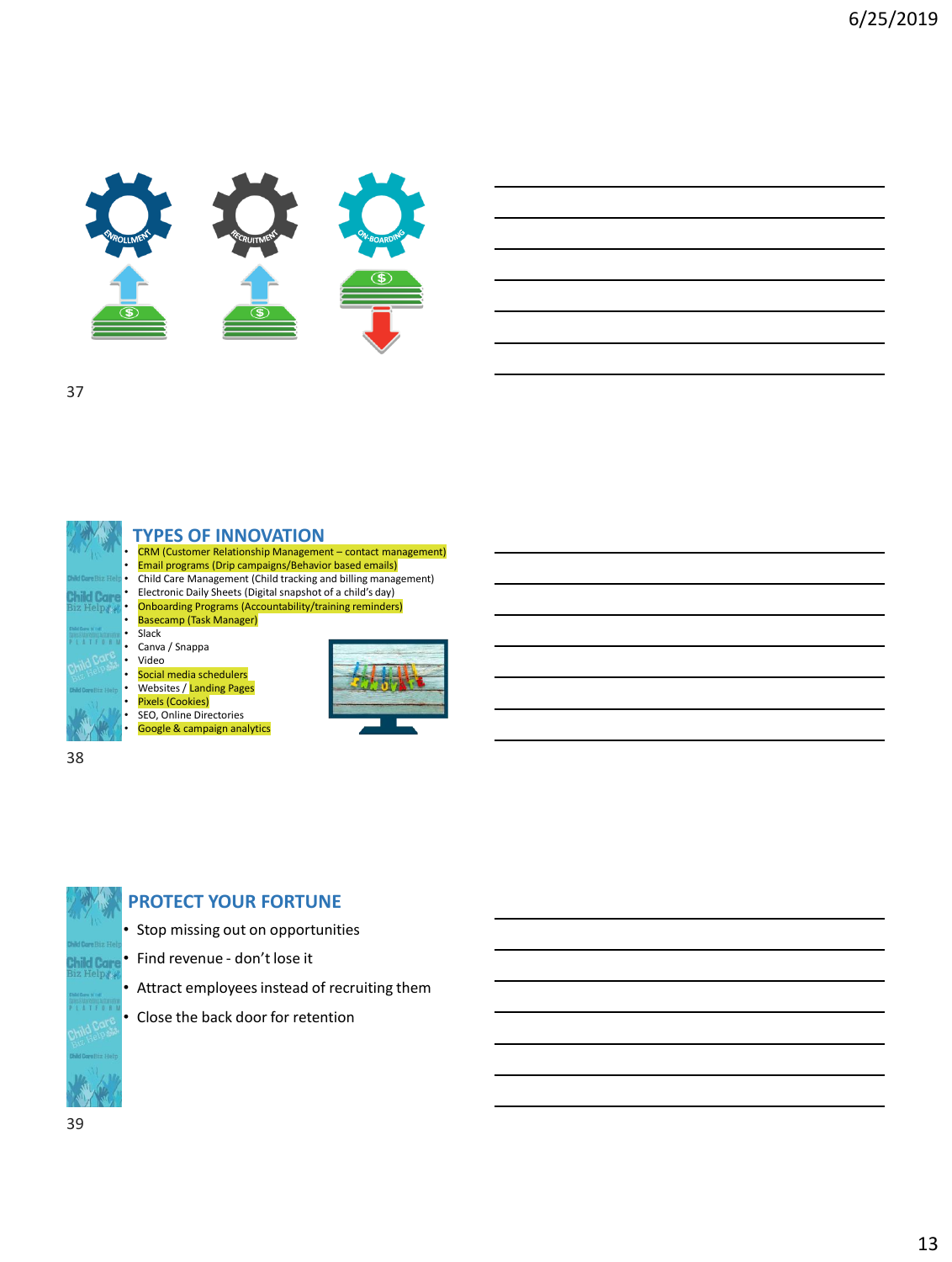





Commit to one action item that will help save you with your:

Enrollment | Recruitment |Onboarding

• Discover at least one way to innovate at your center

41



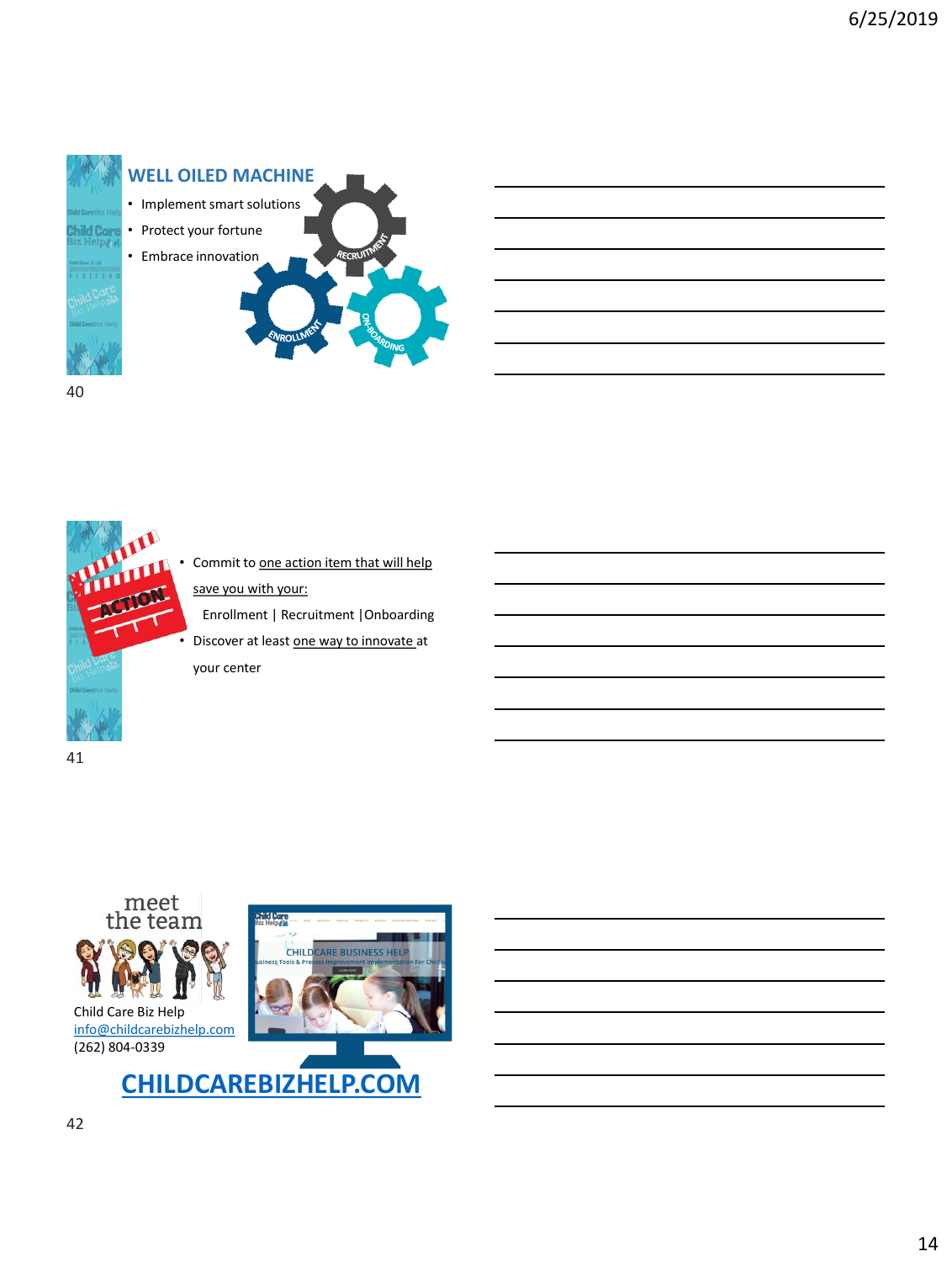

Everything we do is tailored to help each childcare center excel by implementing, improving & delivering exponential value.



ρ

**EXECUTIVE LEVEL EXPERIENCE HAS ALREADY BEEN PUT TO WORK** 



44

43



#### • Database (CRM)

- Life of the Lead website, email, social media
- Automates follow-up with contacts
- Enrollment & Recruitment Pipeline
- Social Media Posting • Task Management
- Accountability